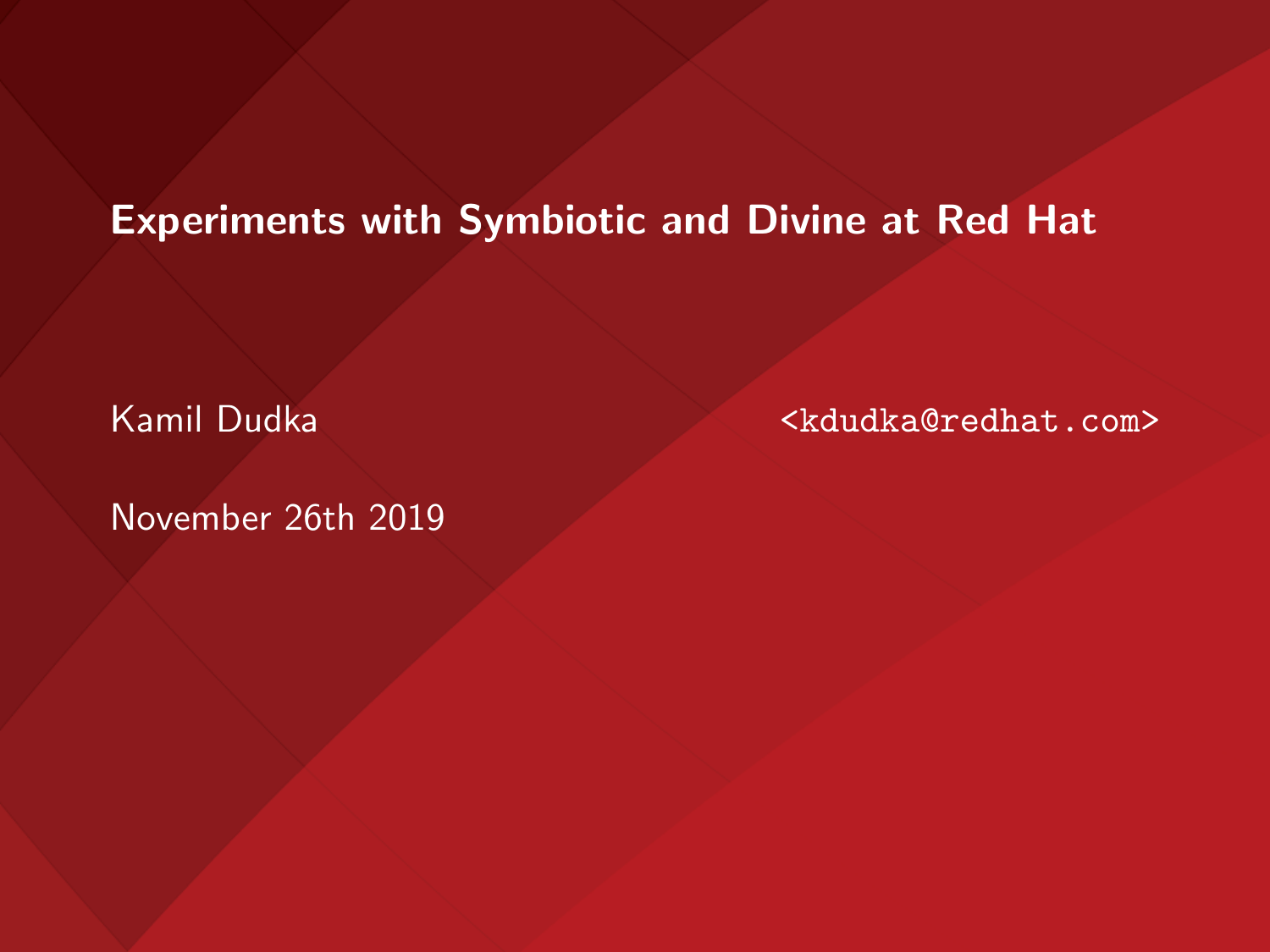

#### csmock

- **Command-line tool to run (not only) static analyzers**
- one interface, one output format, plug-in API  $\mathbb{R}^n$
- fully open-source, available in Fedora/CentOS  $\mathbb{R}^n$

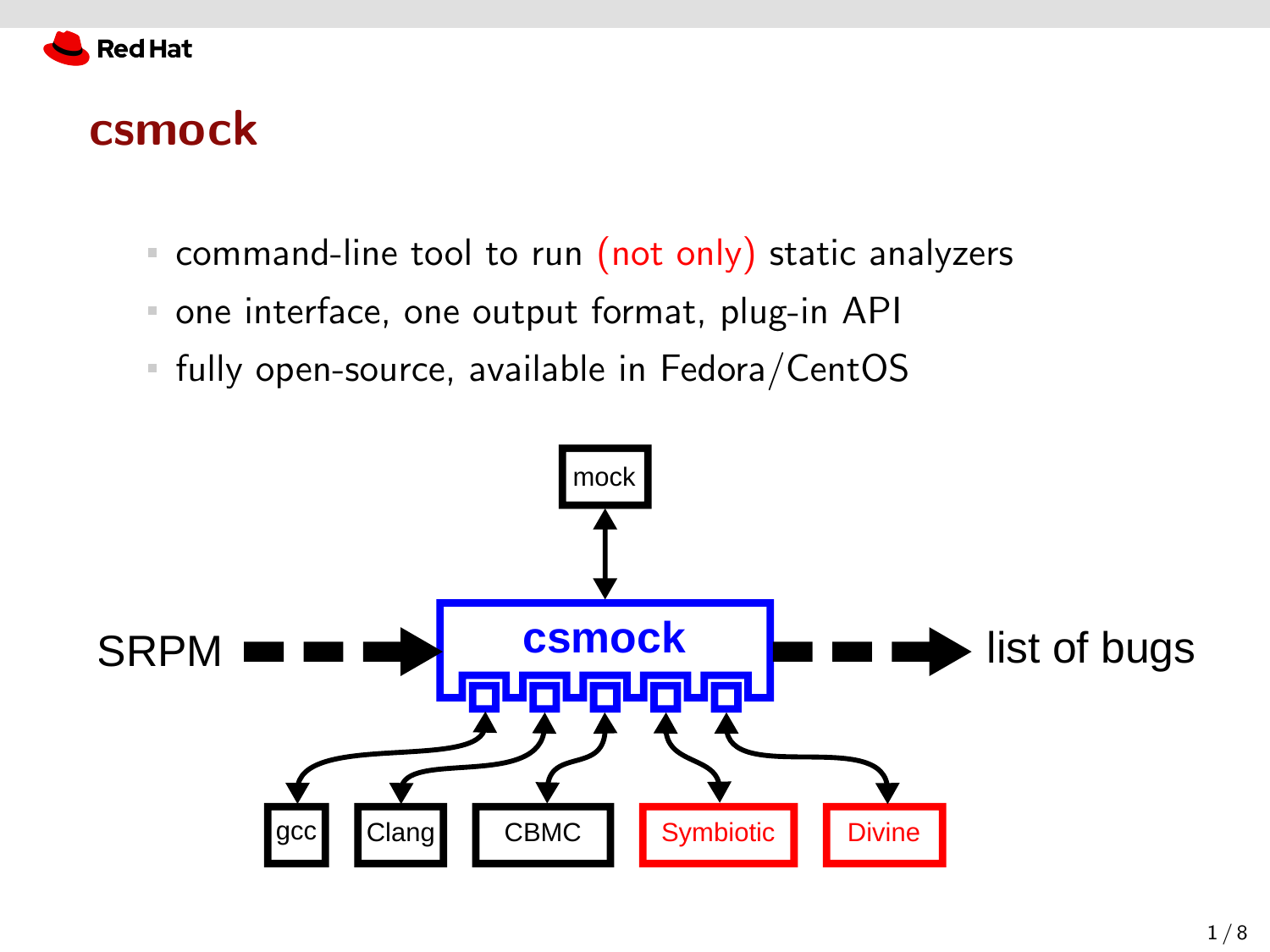

#### Example: test-0002.c

```
 1 #include <stdlib.h>
 \frac{2}{3}extern int __VERIFIER_nondet_int(void);
  4 
 5 int main() {
  6 void **undef;
  7 void **null_value = NULL;
  8 
  9 if (__VERIFIER_nondet_int())
10 null_value = *undef;
11 
12 void **err = *null_value;
13 
14 return 0;
15 }
```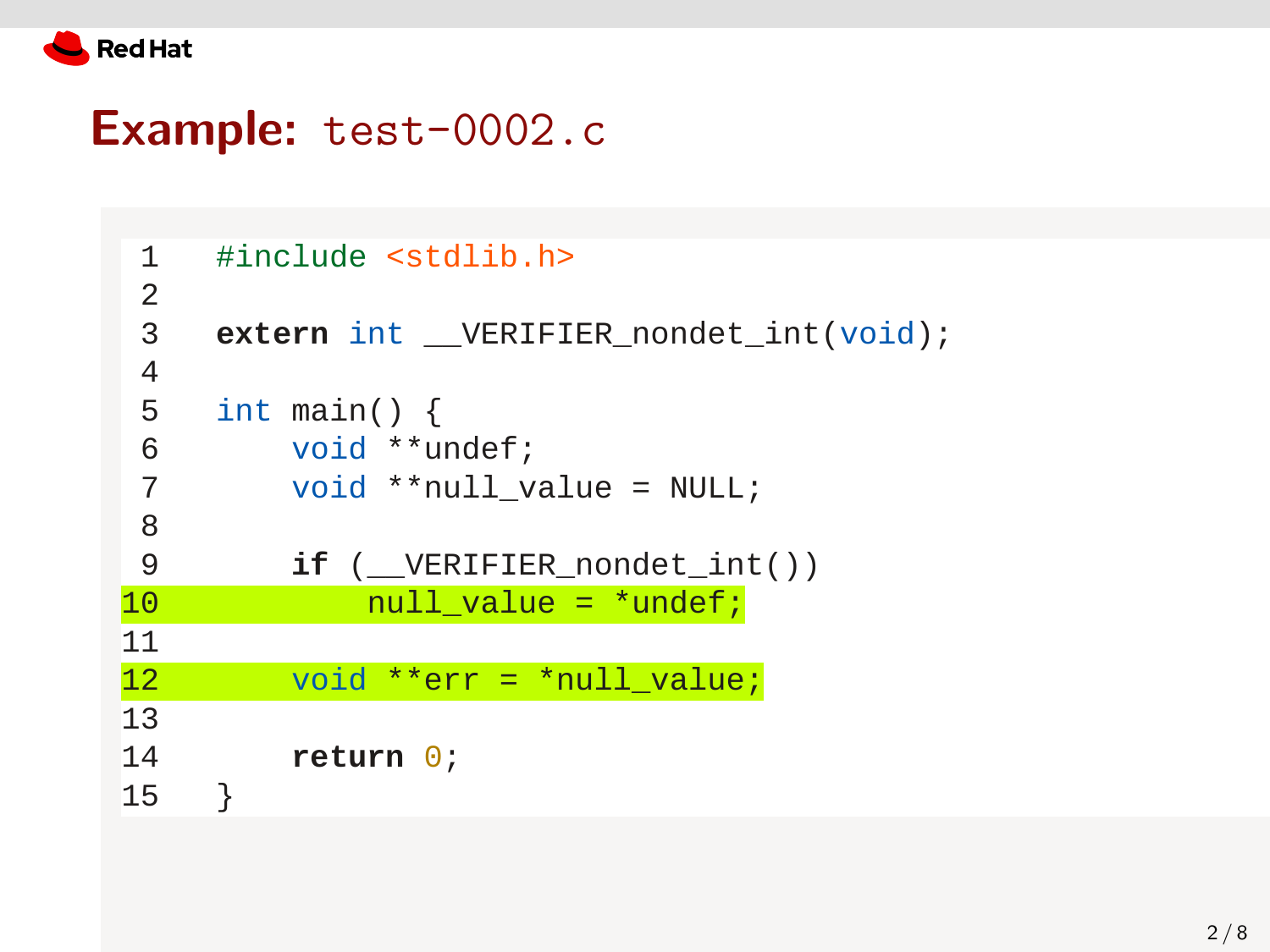

### Output format – Symbiotic

6.1.0-dev-llvm-unknown-symbiotic:6.1.0-de INFO: Starting instrumentation INFO: Instrumentation time: 0.005555868148803711 INFO: Optimizations time: 0.02058720588684082 INFO: Starting slicing INFO: Total slicing time: 0.004923105239868164 INFO: Optimizations time: 0.019819974899291992 INFO: After-slicing optimizations and transformations time: 1.811981201171875e-05 --- Error trace ---

Error: memory error: out of bound pointer File: ./test-0002.c Line: 12 assembly.ll line: 47 Stack: #000000047 in main () at ./test-0002.c:12  $Infor$ address: 0:0 pointing to: none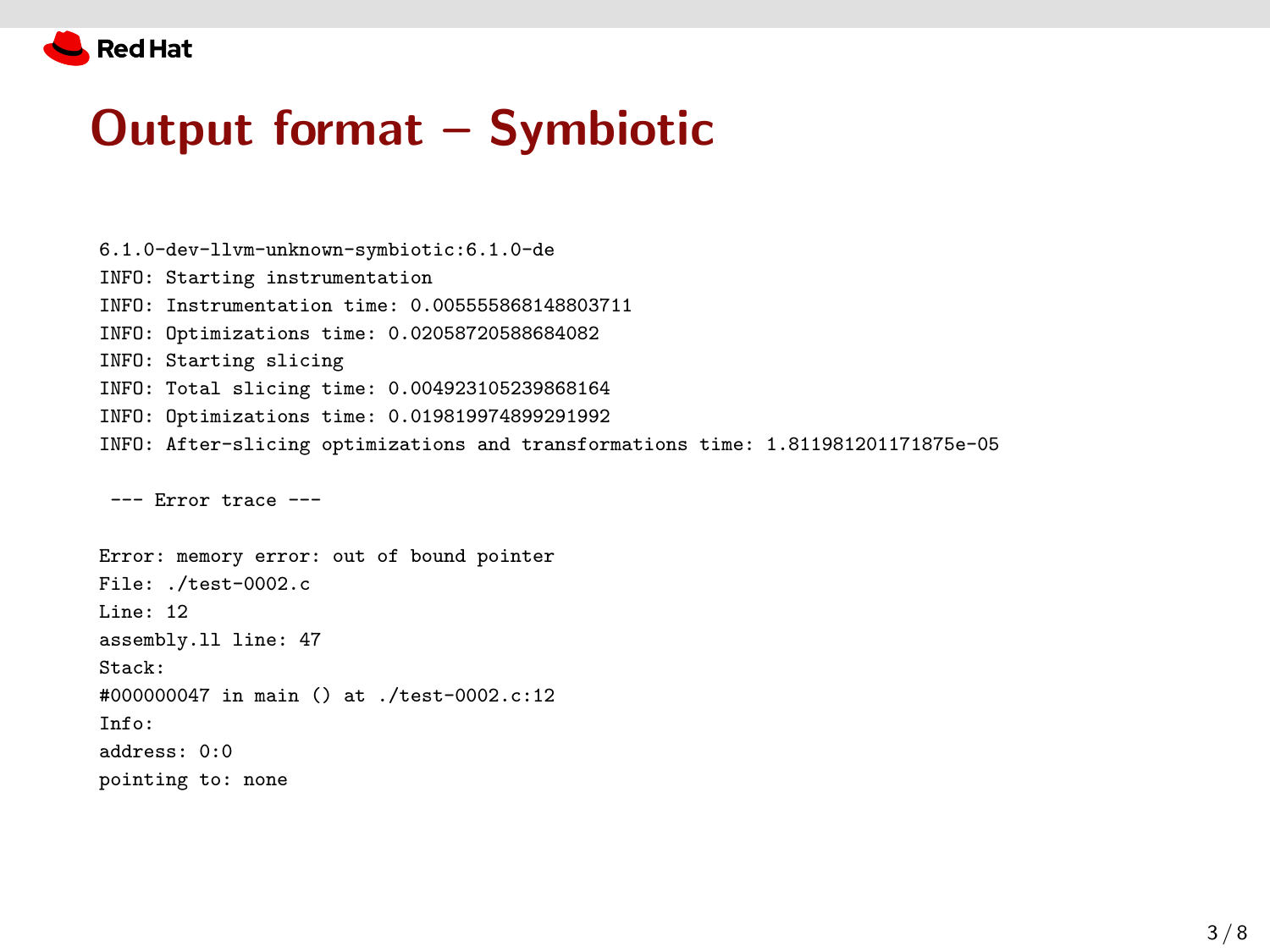

### Output format – Divine

| states per second: 250                                                                        |
|-----------------------------------------------------------------------------------------------|
| state count: 2                                                                                |
| mips: 0.9                                                                                     |
|                                                                                               |
| error found: yes                                                                              |
| error trace:                                                                                  |
| FAULT: null pointer dereference: [global* 0 0 ddn]                                            |
| [0] FATAL: memory error in userspace                                                          |
|                                                                                               |
| active stack:                                                                                 |
| - symbol: void __dios::FaultBase::handler<__dios::Context>(_VM_Fault, _VM_Frame*, void (*)()) |
| location: /opt/divine/include/dios/sys/fault.hpp:118                                          |

- symbol: main

location: test-0002.c:12

- symbol: \_\_dios\_start

location: /opt/divine/include/dios/libc/sys/start.cpp:89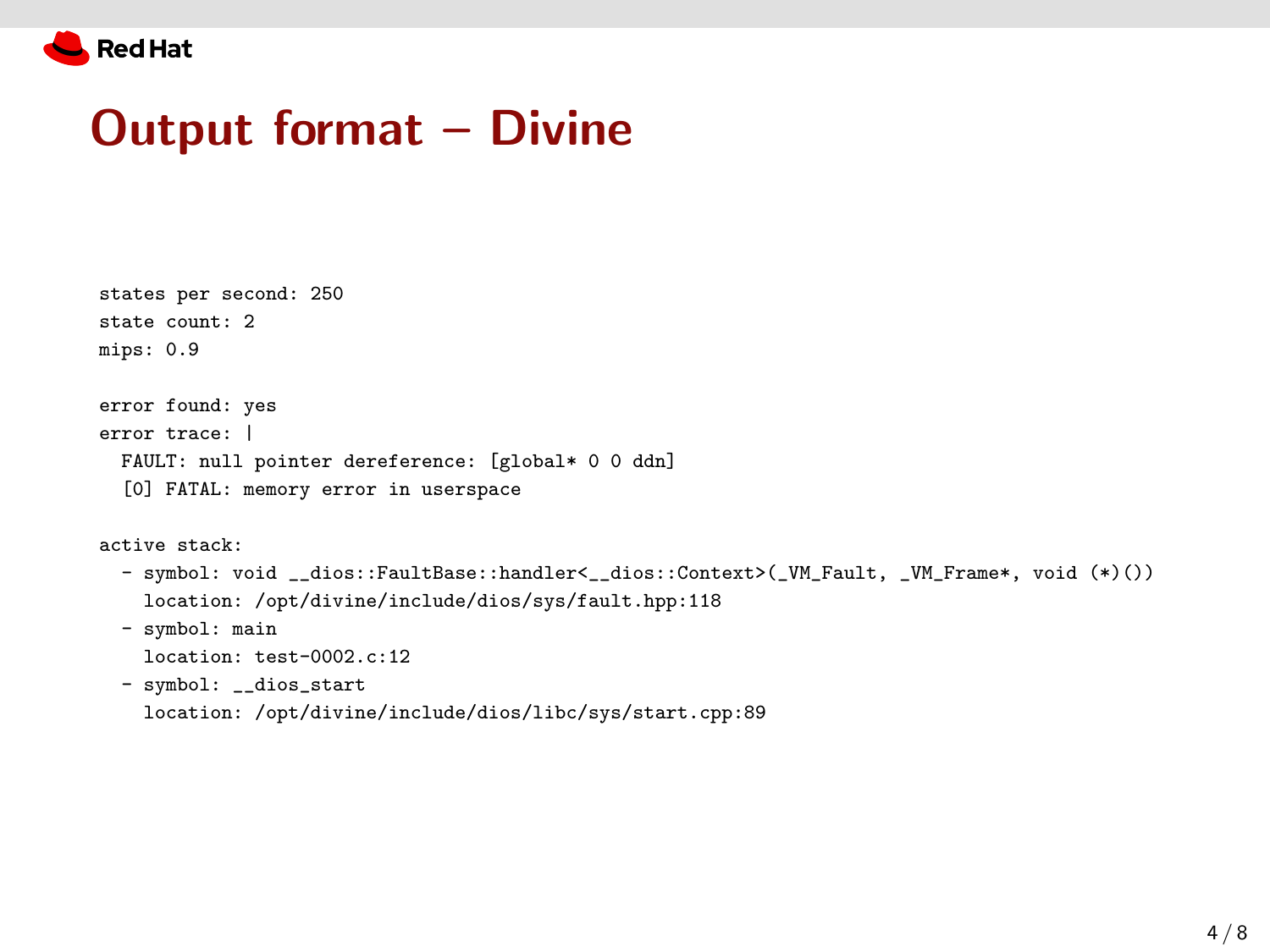

#### Output format – csmock

**Error: CLANG\_WARNING:** [#def1] ./test-0002.c:10:22: **warning**: Dereference of undefined pointer value ./test-0002.c:9:9: **note**: Assuming the condition is true ./test-0002.c:9:5: **note**: Taking true branch ./test-0002.c:10:22: **note**: Dereference of undefined pointer value

**Error: CLANG\_WARNING:** [#def2]

./test-0002.c:12:12: **warning**: Value stored to 'err' during its initialization is never read ./test-0002.c:12:12: **note**: Value stored to 'err' during its initialization is never read

#### **Error: CLANG\_WARNING:** [#def3]

./test-0002.c:12:18: **warning**: Dereference of null pointer (loaded from variable 'null\_value')

- ./test-0002.c:7:5: **note**: 'null\_value' initialized to a null pointer value
- ./test-0002.c:9:9: **note**: Assuming the condition is false
- ./test-0002.c:9:5: **note**: Taking false branch
- ./test-0002.c:12:18: **note**: Dereference of null pointer (loaded from variable 'null\_value')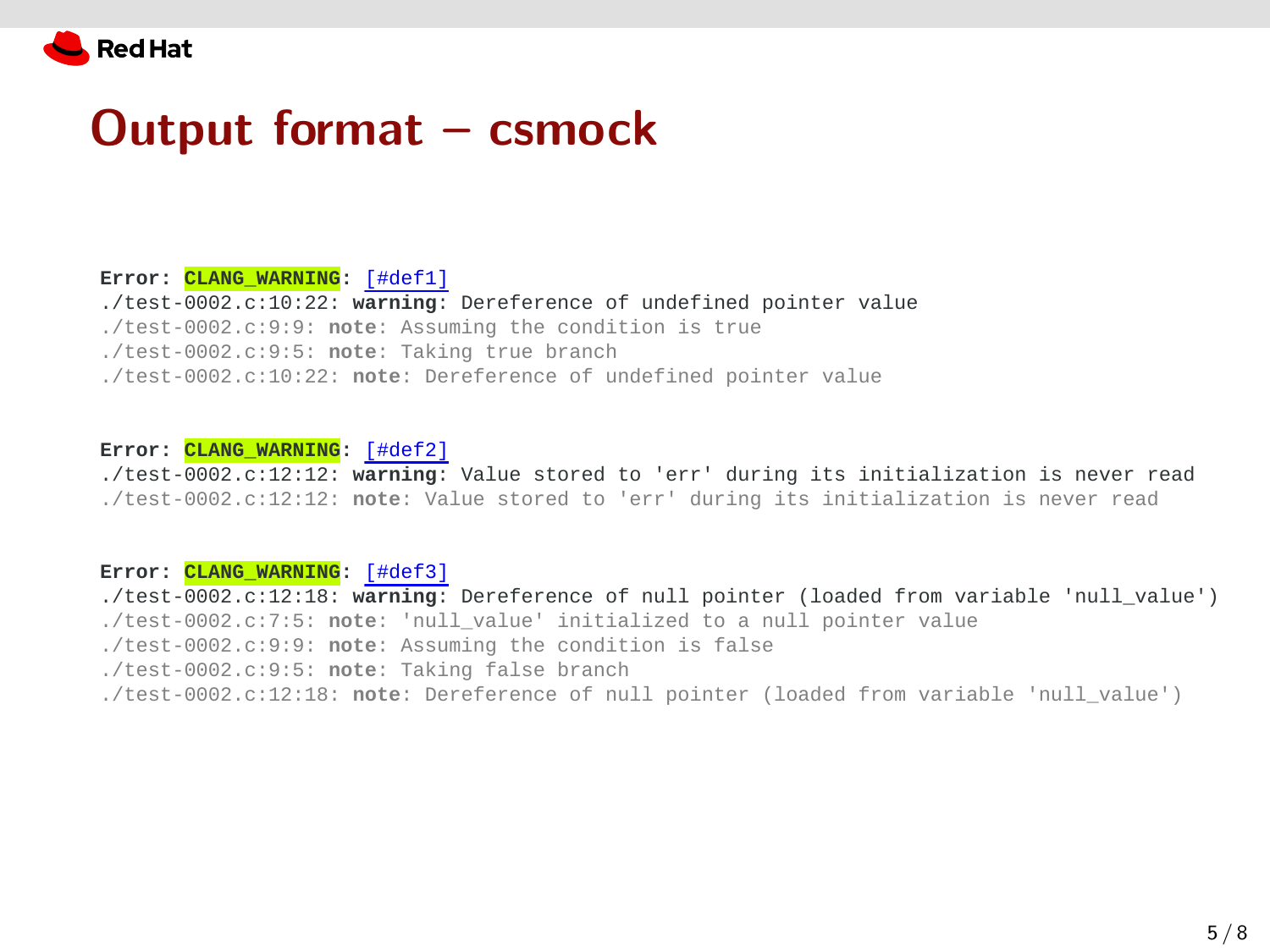

## Output format – csmock/Divine [WIP]

**Error: COMPILER\_WARNING:** [#def1]

- ./test-0002.c: **scope\_hint**: In funtion 'main'
- ./test-0002.c:12: **error**: DIVINE FAULT: null pointer dereference: [global\* 0 0 ddn] ./test-0002.c:12: **note**: [0] FATAL: memory error in userspace ./test-0002.c:12: **note**: backtrace: /opt/divine/include/dios/sys/fault.hpp:118: **note**: void dios::FaultBase::handler< dios::Context>( VM Fault, VM Frame\*, void (\*)()) ./test-0002.c:12: **note**: main /opt/divine/include/dios/libc/sys/start.cpp:89: **note**: \_\_dios\_start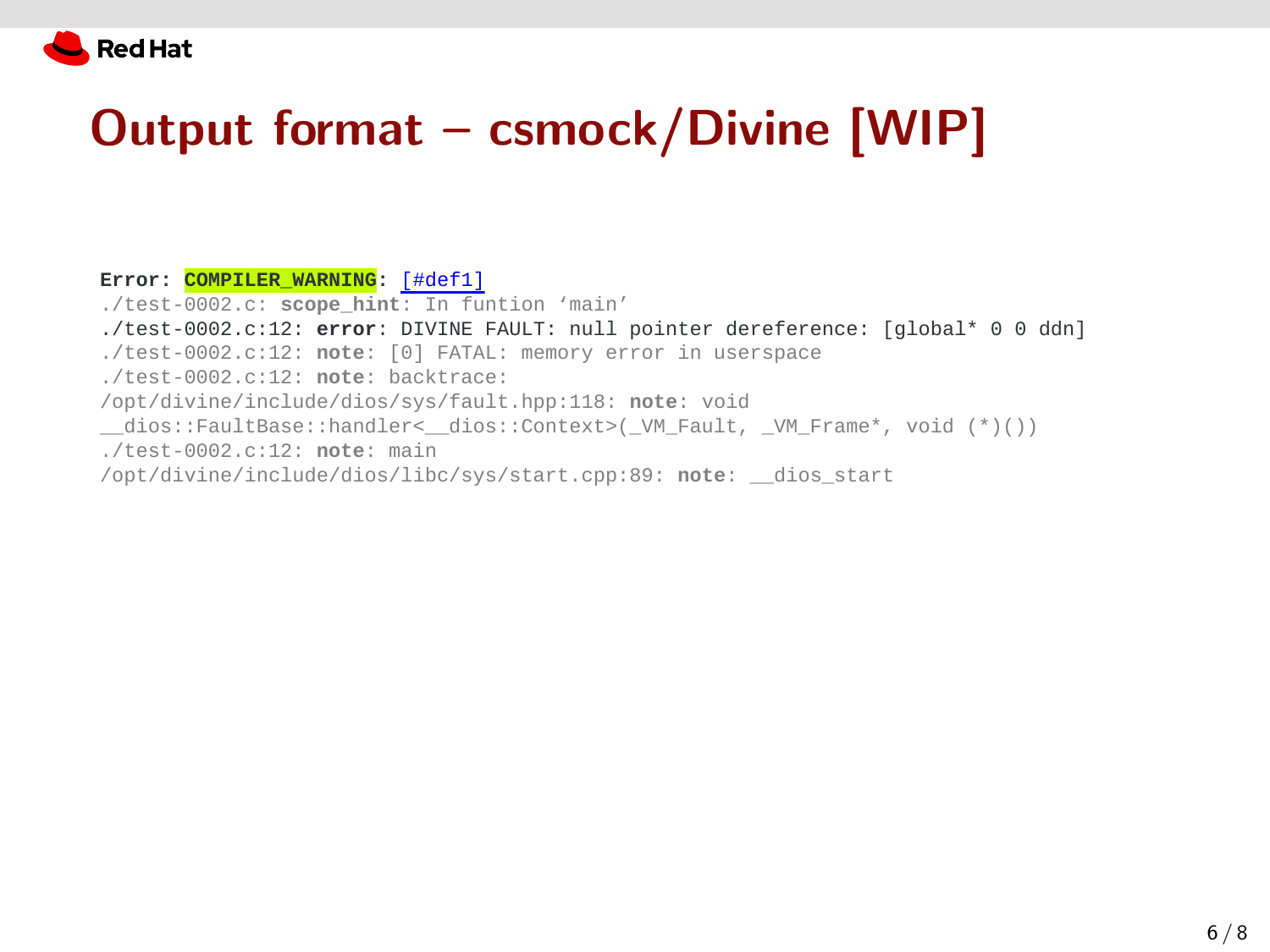

## Status update (1/2)

- Symbiotic and Divine are now available as RPM packages: <https://copr.fedorainfracloud.org/coprs/acalabek/symbiotic/> <https://copr.fedorainfracloud.org/coprs/lzaoral/Divine/>
- Symbiotic uses the system LLVM stack (works on Fedora 30).
- Divine still uses its own builds of almost everything.  $\mathbb{R}^2$